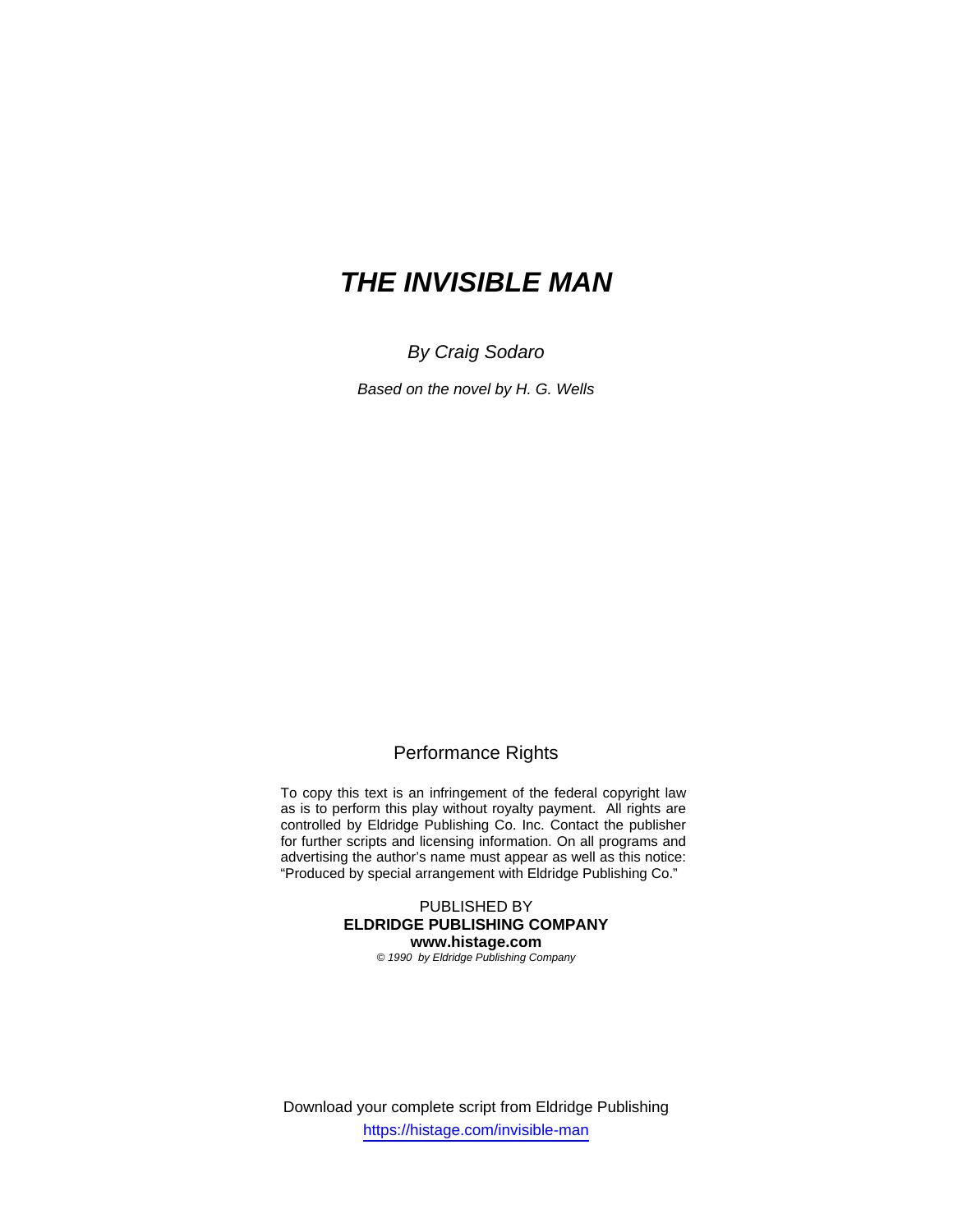#### **SYNOPSIS**

 The peace and quiet of life at the Coach and Horses Inn dissolves one wet, spring night when a mysterious stranger appears needing a room. Although frightened of his odd appearance - swathed head to toe in clothes and dark glasses - the landlady, Mrs. Hall, rents him her downstairs room.

 The stranger claims to be a scientist, and indeed, his "experiments" keep other lodgers up all night. A reporter shows up at the Coach and Horses looking for information on an invisible man who supposedly terrorized a department store in London. When no one can offer her any information about strange things happening in Iping, the reporter prepares to leave. Just then Rev. and Mrs. Purdy enter claiming the vicarage has been robbed - while they sat in the house itself!

 Curious, Mrs. Hall bursts into the new lodger's room while he is eating breakfast. She shrieks when she sees he has no face. The stranger, Griffin by name, then reveals he is indeed invisible and proceeds to terrorize the inn.

 Escaping his pursuers at the inn, Griffin finds a hobo to help him steal his journals and scientific equipment back from the Coach and Horses. A young doctor, however, tricks the Invisible Man into having to come to the inn and get them for himself. The doctor tries to convince the Invisible Man to end a growing reign of terror and murder, but to no avail. The bitter Griffin attempts to kill the inhabitants of the inn, but is finally brought down by the doctor's gun.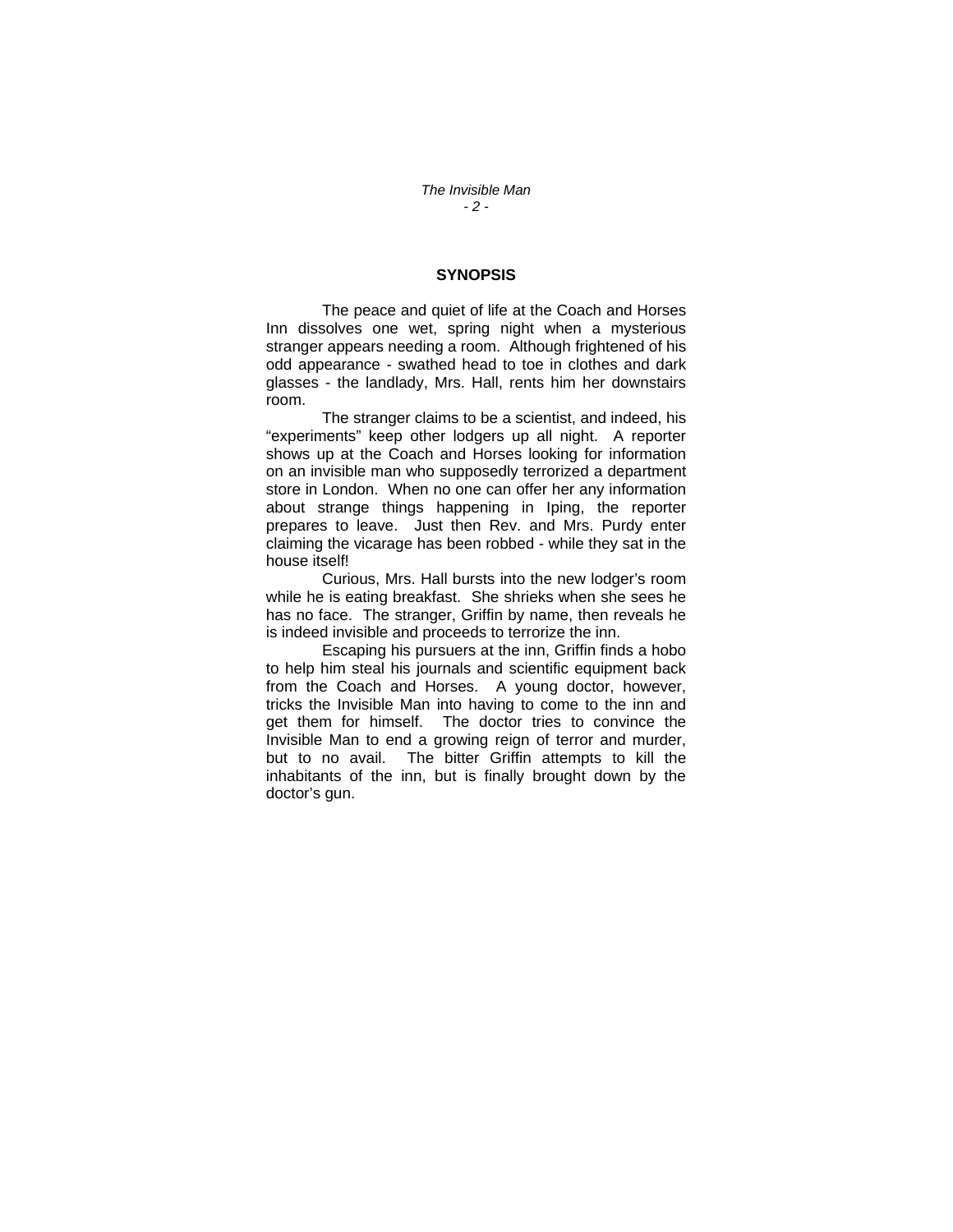*The Invisible Man - 3 -* 

## **CHARACTERS**

## *(6 M, 6 W)*

**MRS. HALL:** Nervous, but shrewd owner of the Coach and Horses Inn.

**HALL:** Her jovial husband, the barkeep.

**MILLIE:** Their lovely daughter, 18.

**MIRANDA:** Gypsy woman with an air of mystery.

**CONSTABLE AYDE:** Middle-aged, a kindly yet somewhat inept lawman.

**GRIFFIN:** Mysterious stranger whose bitterness pervades every fiber of his being.

**DR. EDWARD KEMP:** Handsome young doctor.

**JENNY JEFFRIES:** Young newspaper reporter.

**MISS HENFREY:** An older boarder, a nervous woman.

**REVEREND PURDY:** Older man, vicar of the local church.

**MRS. PURDY:** His wife, a kindly woman.

**THOMAS MARVEL:** A hobo.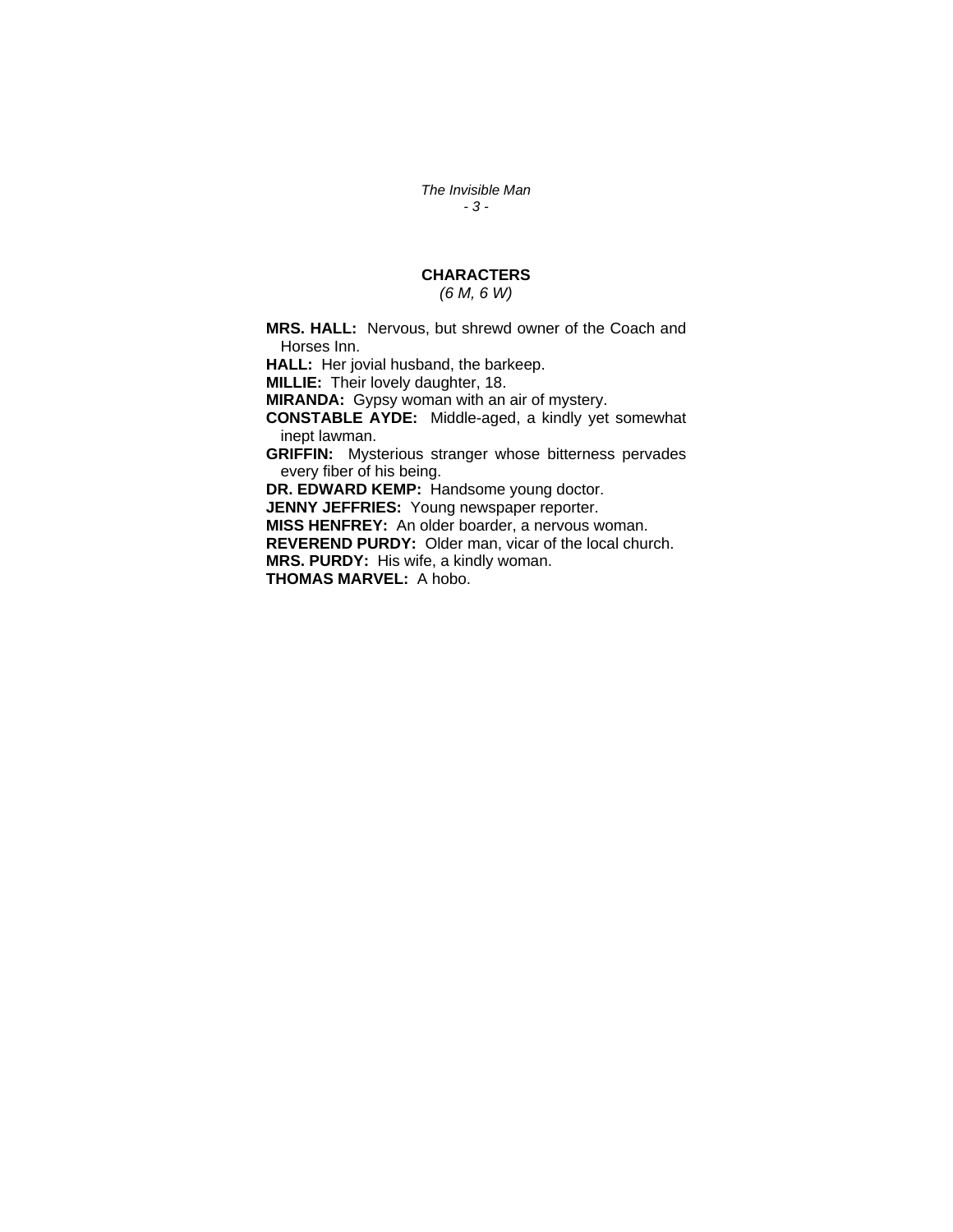#### *The Invisible Man - 4 -*

**PLACE:** The Coach and Horses Inn, in the quiet village of Iping, England.

**TIME:** Spring, 1900.

#### **ACT I**

Scene 1: A stormy spring night at the Coach and Horses Inn.

Scene 2:The following morning, a cold, gray dawn. **ACT II**

Scene 1: That evening in a small marsh a few miles outside Iping. This scene may be played before the curtain.

Scene 2:A short time later that evening at the inn.

Scene 3:Later that same night.

#### **SETTING**

 We see two rooms of the inn, the tavern and one bedroom. It is best if each can be lit separately.

 The tavern is at SR and can be entered either UC through an arch or through a door, SR. A small bar dominates the upstage, with two or three stools before it. Two or three tables, with tablecloths and set with mismatching chairs, dot the DS area. (One tablecloth will be used to cover the body of Miss Henfrey.) Wall shelves display plain bottles, plates, and mugs. The simple walls are adorned with posters advertising turn of the century products. Cloths hang from hooks, and several lanterns glow gloomily behind the bar. The archway leads to a kitchen and the upstairs rooms at the inn.

 The bedroom, SL, is separated from the tavern by the suggestion of a wall and a half-door, sufficient to provide the illusion that what goes on in the bedroom cannot be seen or heard in the tavern and vice versa. A window dominates the UPS wall. A bed is UL, with a dressing screen to the L of bed. A table and chair sit DL, while a shelf unit or nightstand stands to the R of the window. The room is drab, but clean. A rock or bush is needed before curtain for Act II.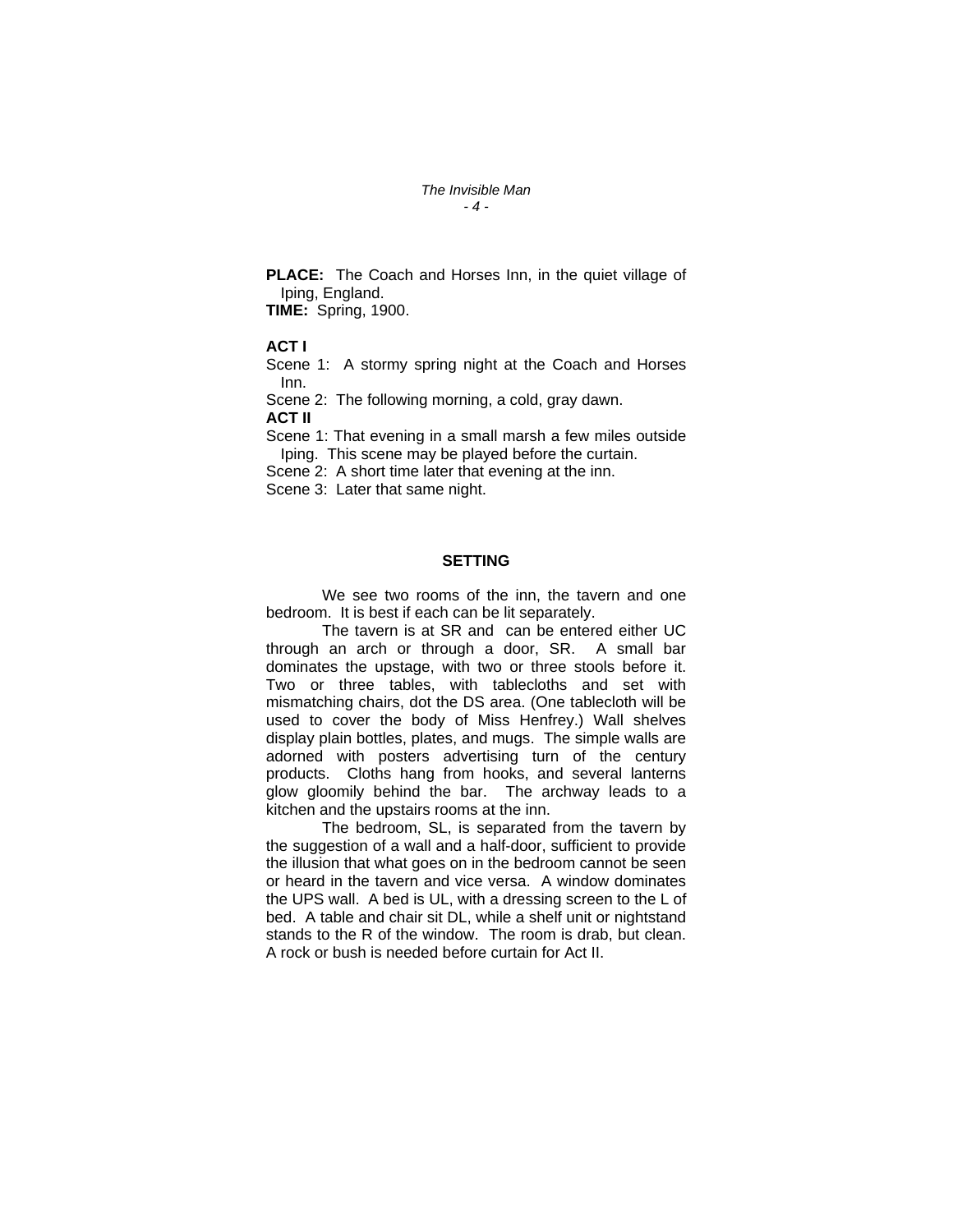#### **ACT I Scene 1**

*(AT RISE: A stormy spring night at the Coach and Horses. The bedroom at SL is shrouded in darkness. In the tavern, HALL stands behind the bar drying glasses. MILLIE sweeps the floor, while the CONSTABLE perches on one of stools in front of the bar. MRS. HALL leans anxiously over cards the gypsy woman, MIRANDA, gingerly overturns on one of the tables DS.)* 

MIRANDA: *(Ominously.)* And there! The joker!

MRS. HALL: *(Breathlessly.)* Well? What does it mean?

HALL: *(Jovial.)* Means the whole thing is a joke, darlin'! Right, Constable?

CONSTABLE: I don't put any stock in fortune-telling, that's for sure.

MIRANDA: Fie on you!

CONSTABLE: In fact, wouldn't surprise me a bit if there weren't some law somewheres on the books here in Iping that forbids the tellin' of fortunes, professionally, that is.

MRS. HALL: Go on, Constable! You find a law like THAT on the books and I'll see to it your mug at the Coach and Horses dries up mighty fast.

CONSTABLE: *(Taken back.)* Now don't get all shook, Mrs. Hall.

HALL: Oh, now, my little darlin' takes these things very seriously.

MRS. HALL: And you would, too, if you knew what was good for you, Hall. Now, tell me, Miranda ... what does the joker mean?

MIRANDA: *(With relish.)* The joker means death!

MRS. HALL: *(Gasping.)* Death? Oh, the saints protect us!

MIRANDA: Before another full moon, this town will be plagued by fear ... and death!

MRS. HALL: *(Terrified.)* Not mine! Oo, please ... tell me it's somebody else's death!

MIRANDA: *(Touching the cards.)* The cards do not want you to know.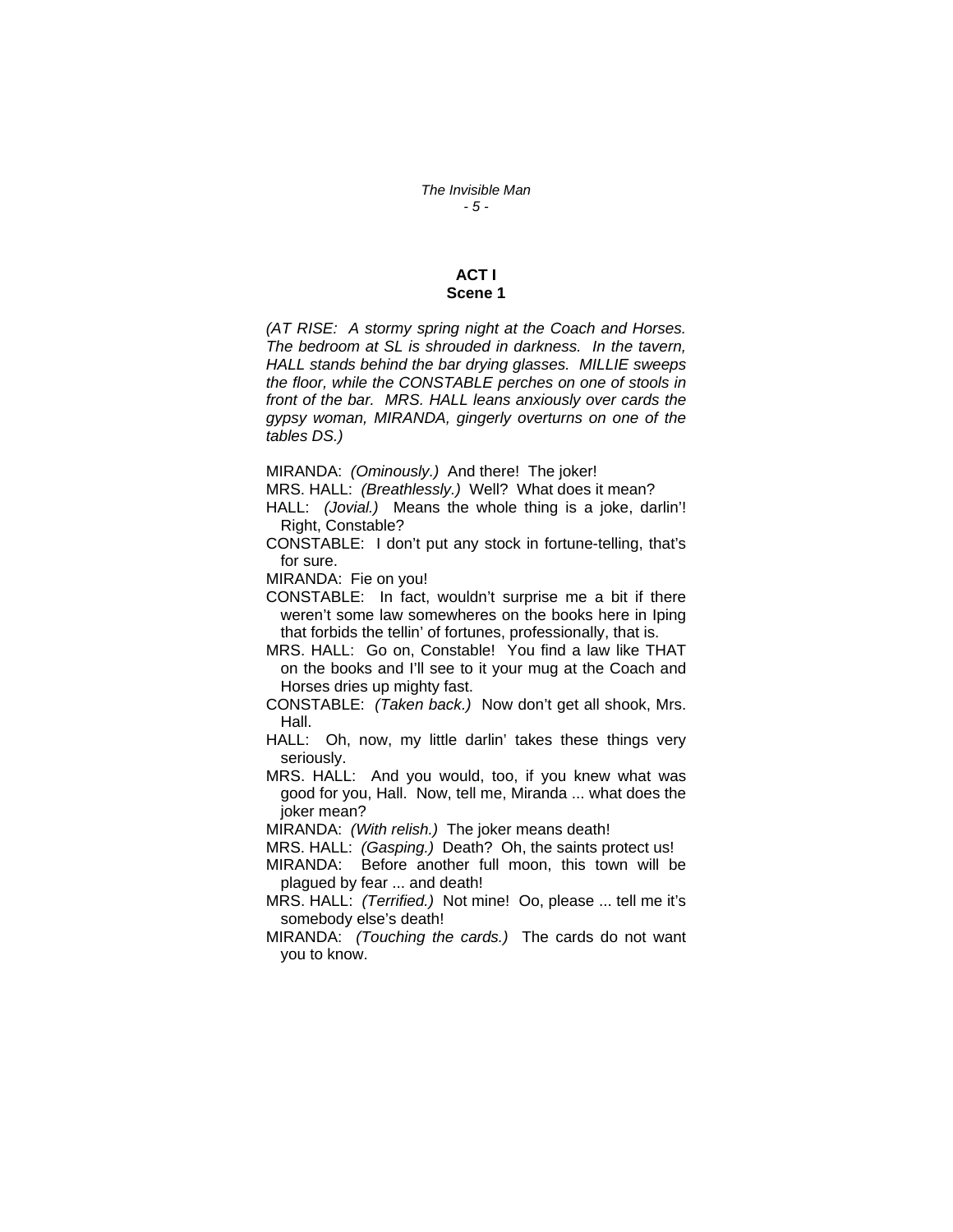MRS. HALL: Well ... it won't be me! And it won't be Millie here! Hall will protect us, won't you, Hall?

HALL: *(Laughing.)* And who'll protect me?

MRS. HALL: This ain't no laughing matter!

MILLIE: Don't be worried, Mother. Nothing will happen. Iping is peaceful as a spring violet.

CONSTABLE: That's my girl, Millie. You've said a mouthful. MIRANDA: Mark my words! Before the next full moon-

CONSTABLE: Before the next full moon you'll be run out of the county, Miranda! Unless, of course, you start turnin' over some kindlier cards.

MIRANDA: *(Haughtily.)* I do not speak through the cards, Constable. They speak through me! They know!

MRS. HALL: *(Sitting, defeated.)* Oh, dear ...

MILLIE: *(Moving to MRS. HALL.)* I'll get you some milk, Mother.

MRS. HALL: Milk won't do no good. Not when death is in the air! Oh, Hall, I won't sleep a wink tonight!

HALL: Blimy! That means I'll be losin' all the covers.

MIRANDA: Do you wish me to finish? There IS one more card.

CONSTABLE: I think you're already finished, Miranda. *(HE slides from his stool, advancing to MIRANDA.)* Get along with you now.

MRS. HALL: *(Venomously.)* No! *(SHE flips over the last card.)* There! It's turned!

MIRANDA: Ah ... the queen of hearts!

MRS. HALL: She's fear and death, too, ain't she!

MIRANDA: Not at all. She bring romance. She brings love.

CONSTABLE: *(Chuckling.)* Romance, eh? Well, there you go, Hall!

HALL: *(To MRS. HALL.)* What do you say to that, love?

MRS. HALL: *(Shocked.)* I've had more romance than I can tolerate, Hall. Especially with that there joker staring at me!

MIRANDA: But what about Millie?

MRS. HALL: *(Looking at MILLIE.)* Millie? Why, that's ridiculous, it is! She's just a child!

MILLIE: *(With a laugh.)* Mother, I'm eighteen!